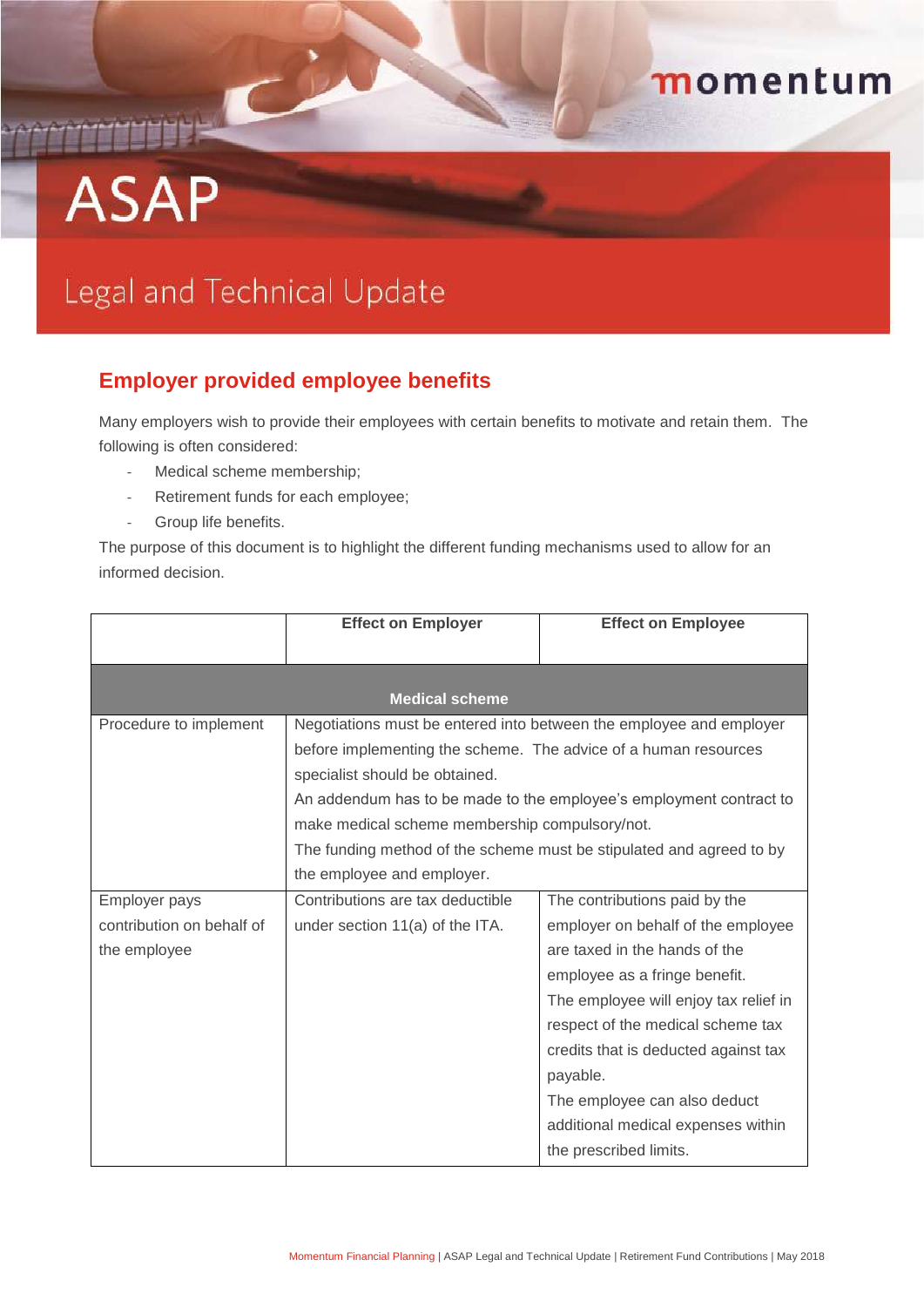|                           | <b>Effect on Employer</b>                                                                  | <b>Effect on Employee</b>                                            |  |
|---------------------------|--------------------------------------------------------------------------------------------|----------------------------------------------------------------------|--|
|                           |                                                                                            |                                                                      |  |
| Employer increases the    | Salary increase is tax deductible                                                          | The salary increase will increase the                                |  |
| salary of the employee    | under section 11(a) of the ITA.                                                            | taxable income and therefore it is                                   |  |
| and the employee pays     |                                                                                            | subject to income tax.                                               |  |
| the contribution          |                                                                                            | The employee will enjoy tax relief in                                |  |
|                           |                                                                                            | respect of the medical scheme tax                                    |  |
|                           |                                                                                            | credits that is deducted against tax                                 |  |
|                           |                                                                                            | payable.                                                             |  |
|                           |                                                                                            | The employee can also deduct                                         |  |
|                           |                                                                                            | additional medical expenses within                                   |  |
|                           |                                                                                            | the prescribed limits.                                               |  |
| Conclusion                | The net effect of both options is exactly the same.                                        |                                                                      |  |
|                           |                                                                                            |                                                                      |  |
|                           | Pension funds, provident funds, Retirement annuity funds                                   |                                                                      |  |
|                           | (Approved group life benefit premiums attached to pension and provident funds is included) |                                                                      |  |
| Procedure to implement    | Negotiations must be entered into between the employee and employer                        |                                                                      |  |
|                           | before implementing the scheme. The advice of a human resources                            |                                                                      |  |
|                           | specialist should be obtained.                                                             |                                                                      |  |
|                           |                                                                                            | An addendum has to be made to the employee's employment contract to  |  |
|                           | outline the implementation of the fund and the benefits the employee is                    |                                                                      |  |
|                           | entitled to.                                                                               |                                                                      |  |
|                           |                                                                                            | The funding method of the scheme must be stipulated and agreed to by |  |
|                           | the employee and employer.                                                                 |                                                                      |  |
| Employer pays             | Contributions are tax deductible                                                           | The salary increase will increase the                                |  |
| contribution on behalf of | under section 11(I) of the ITA.                                                            | taxable income and therefore it is                                   |  |
| the employee              |                                                                                            | subject to income tax.                                               |  |
|                           |                                                                                            | The employee will enjoy a tax                                        |  |
|                           |                                                                                            | deduction in respect of the                                          |  |
|                           |                                                                                            | retirement fund contributions paid by                                |  |
|                           |                                                                                            | the employer and the employee.                                       |  |
|                           |                                                                                            | Subject to the legislated limits as                                  |  |
|                           |                                                                                            | provided for in section 11(k) of the                                 |  |
|                           |                                                                                            | ITA.                                                                 |  |
|                           |                                                                                            | Any contribution that is not                                         |  |
|                           |                                                                                            | deductible will roll-over to the                                     |  |
|                           |                                                                                            | following year of assessment.                                        |  |
|                           |                                                                                            | The proceeds will be subject to tax                                  |  |
|                           |                                                                                            | in terms of the Second Schedule to                                   |  |
|                           |                                                                                            | the ITA.                                                             |  |